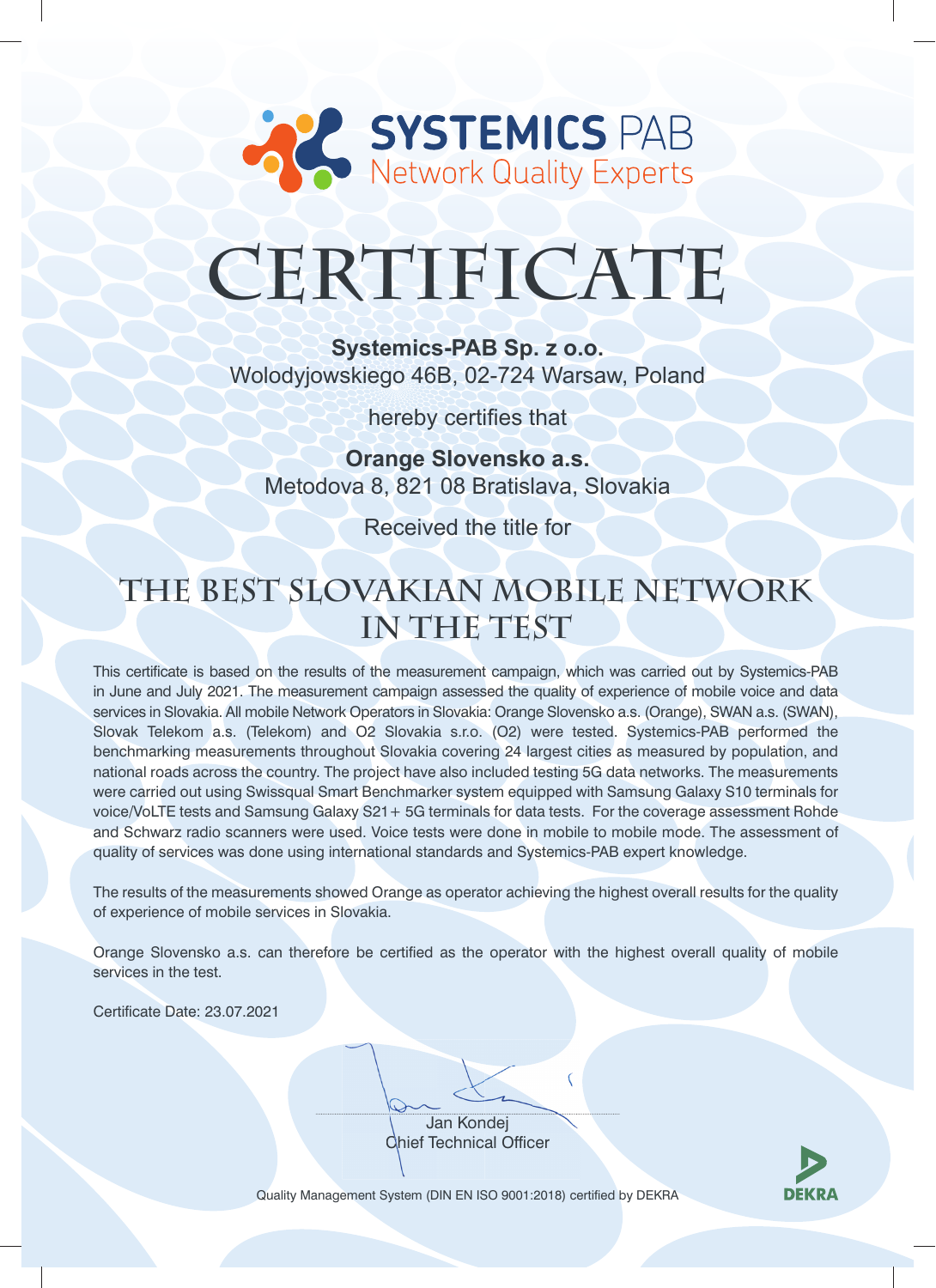

### Test Route

The periodical drive tests of mobile networks allows operators to maintaining the highest standards of the telecommunication services quality and customer experience when using the network. It allows to assess the situation on the market and is one of the tools for stimulating the competitiveness.



The benchmarking measurements took place between June 26<sup>th</sup> and July 9<sup>th</sup> of 2021 and covered representative areas of Slovakia including 24 cities and Slovakian roads. The total distance covered by each of 2 drive test cars used was over 3000 km. Measurements took more than 100 hours delivering ~2660 voice service tests and ~1680 for each of data services tests. All the tests were conducted using SwissQual (Rohde&Schwarz Group) benchmarking solution installed in the roof boxes on measurement cars.

#### Measurement Setup

|                         | <b>Voice/VOLTE testing</b>                                                                                                                                                                         | Data testing                                                                                                                                                                                               |
|-------------------------|----------------------------------------------------------------------------------------------------------------------------------------------------------------------------------------------------|------------------------------------------------------------------------------------------------------------------------------------------------------------------------------------------------------------|
| <b>Device</b>           | Samsung Galaxy S10 (SM-G973FDS)<br>LTE / HSPA+ DC / HSUPA 5.76<br>attenuation - 7dB                                                                                                                | Samsung Galaxy S21+ (SM-G996B)<br>5G NR / LTE / HSPA+ DC / HSUPA 5.76<br>attenuation - 7dB                                                                                                                 |
| <b>Test Cases</b>       | <b>Mobile-to-Mobile</b><br><b>Best available Voice technology:</b><br>85 sec call duration<br>15 sec call setup time out<br>HTTP Transfer 100kB Data traffic injection<br>(1 test per call window) | Data 5G preferred:<br>APN with default IPv4/IPv6 settings<br>HTTP UL and DL stress test 7s<br>HTTP 5MB UL and 10MB DL fixed file transfer<br>Live Web Browsing 8 pages (http & https)<br>YouTube Streaming |
| <b>Testing scenario</b> | 100% Drive test<br>Big Cities, Small Cities and Connecting Roads                                                                                                                                   |                                                                                                                                                                                                            |

\* attenuation inserted to simulate usage conditions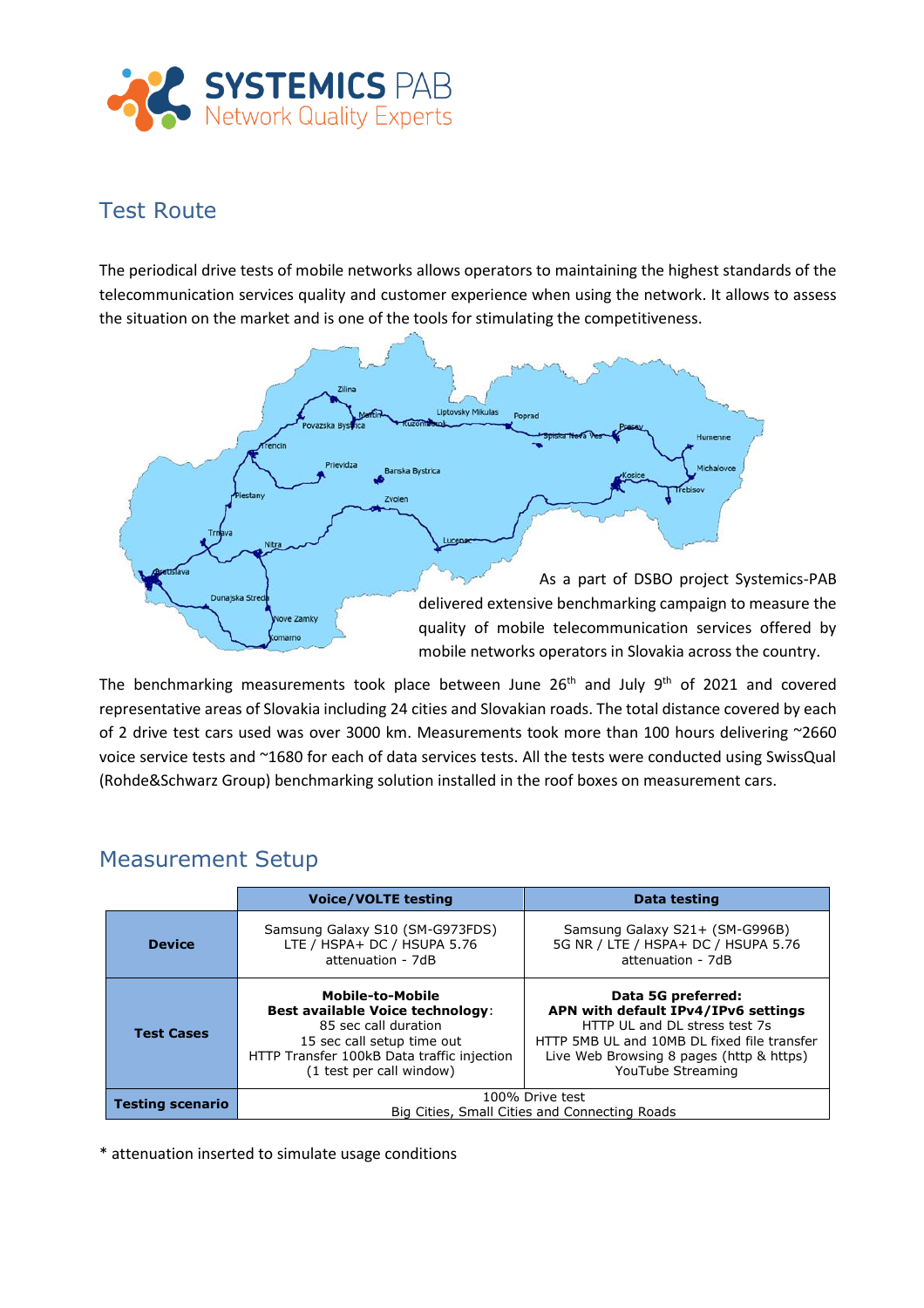

#### Scoring Methodology

The quality assessment and the comparison between operators was prepared using the ETSI Technical Report 103559 Annex B approach. The Report was developed and published in August 2019. It fulfils market needs for open and "standardized" countrywide mobile network benchmarking and scoring. TR103599 allows to get results which are transparent about how the actual scoring has been achieved including methods and underlying assumptions.

The document discusses the construction and methods of such a countrywide measurement campaign, with respect to the area and population to be covered, the collection and aggregation of the test results and the weighting of the various aspects tested. The experienced quality of service varies over time so that the individual score of a particular throughput cannot be fixed once and for all. In order to reflect 5G implementation values for data, KPIs thresholds were adopted and bigger files were used for emulation of receiving/sending attachments (fixed size file DL/UL test).

The basic philosophy of the scoring is driven by customer's experience with the network and service quality. In assessing the overall performance and overall score of each mobile network, 2 main categories of services (with subcategories) have been evaluated:

- Voice services, affecting 40% of the overall score
- Data services, affecting 60% of the overall score and consisting of following tests:
	- Fixed Size File DL
	- Fixed Size File UL
	- Fixed Duration File DL
	- Fixed Duration File UL
	- Web Browsing
	- YouTube streaming

### Additional assumptions

The test area was designed to cover cities and connecting roads (with villages along roads) that constitute around 50% of the population of Slovakia.

In order to keep the fairness of testing methodology all the operators in the benchmark were tested using the same measurement terminal type supporting functionalities offered by networks to achieve the best performance. The selection of measurement terminals models for data and voice tests took also into account the stability of the terminal itself as well as availability of the appropriate firmware version to support VoLTE and high data throughputs. The quality of services was not limited by SIM cards used in the project. Commercial tariffs were used.

The selection of web pages to be tested was done based on Alexa rank of most popular web destinations in Slovakia which are accessible for drive testing (automated test by robots).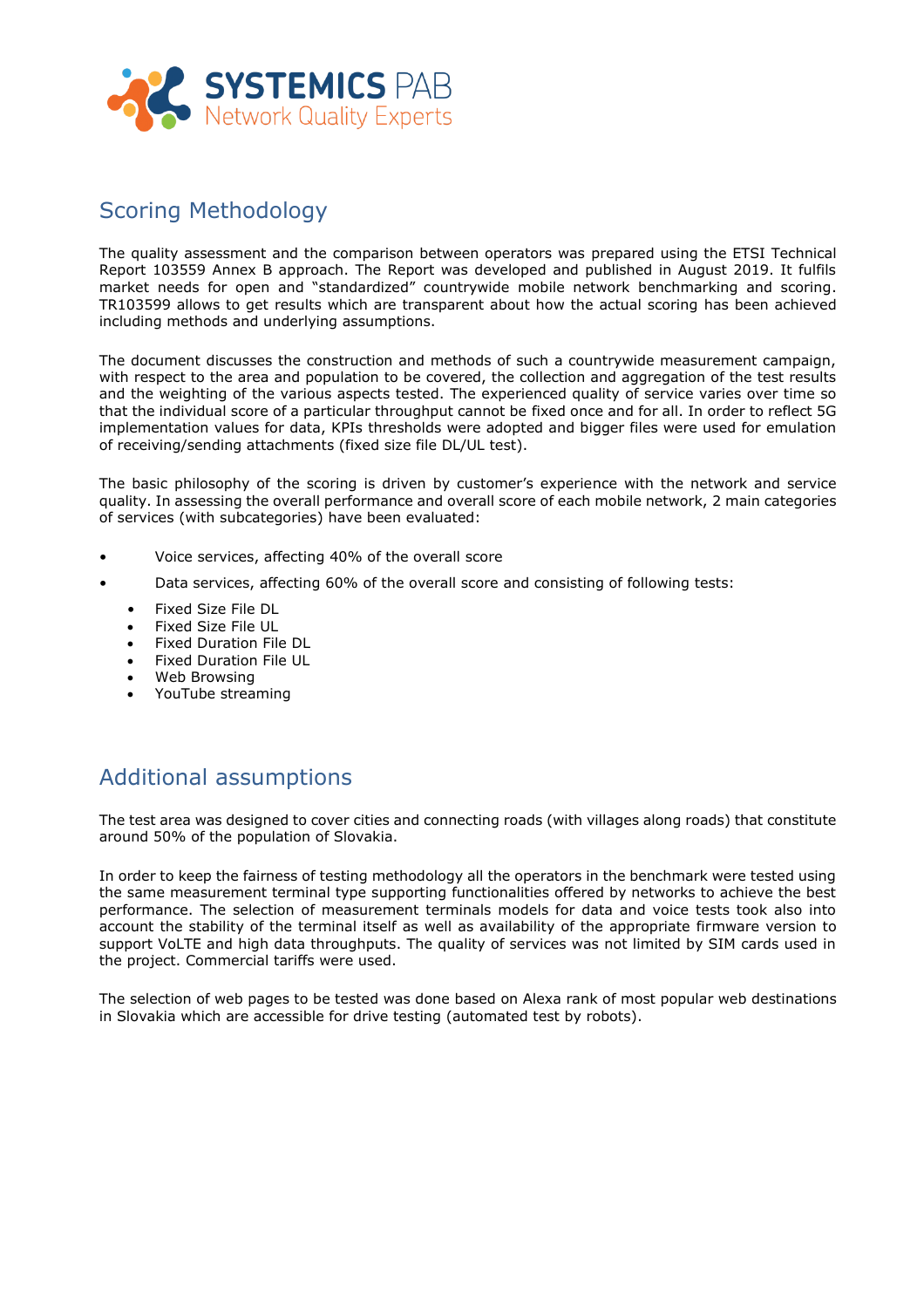

#### Scoring Results

With applied scoring methodology the highest number of points in overall scoring was achieved by Orange and was equal to 953.4 out of 1000 of maximum achievable. The other operators scored 903.7, 849.6 and 681.4. Orange got the best score in both voice and data tests.



Orange achieved the highest overall score due to the best quality of services in all measured aggregations, in Large Cities, Small Cities and on Roads. Op2 and Op3 are following Orange in voice testing results. In data tests Op2 only is close to Orange. Worst results in both voice and data tests in all aggregations are reported by Op4.

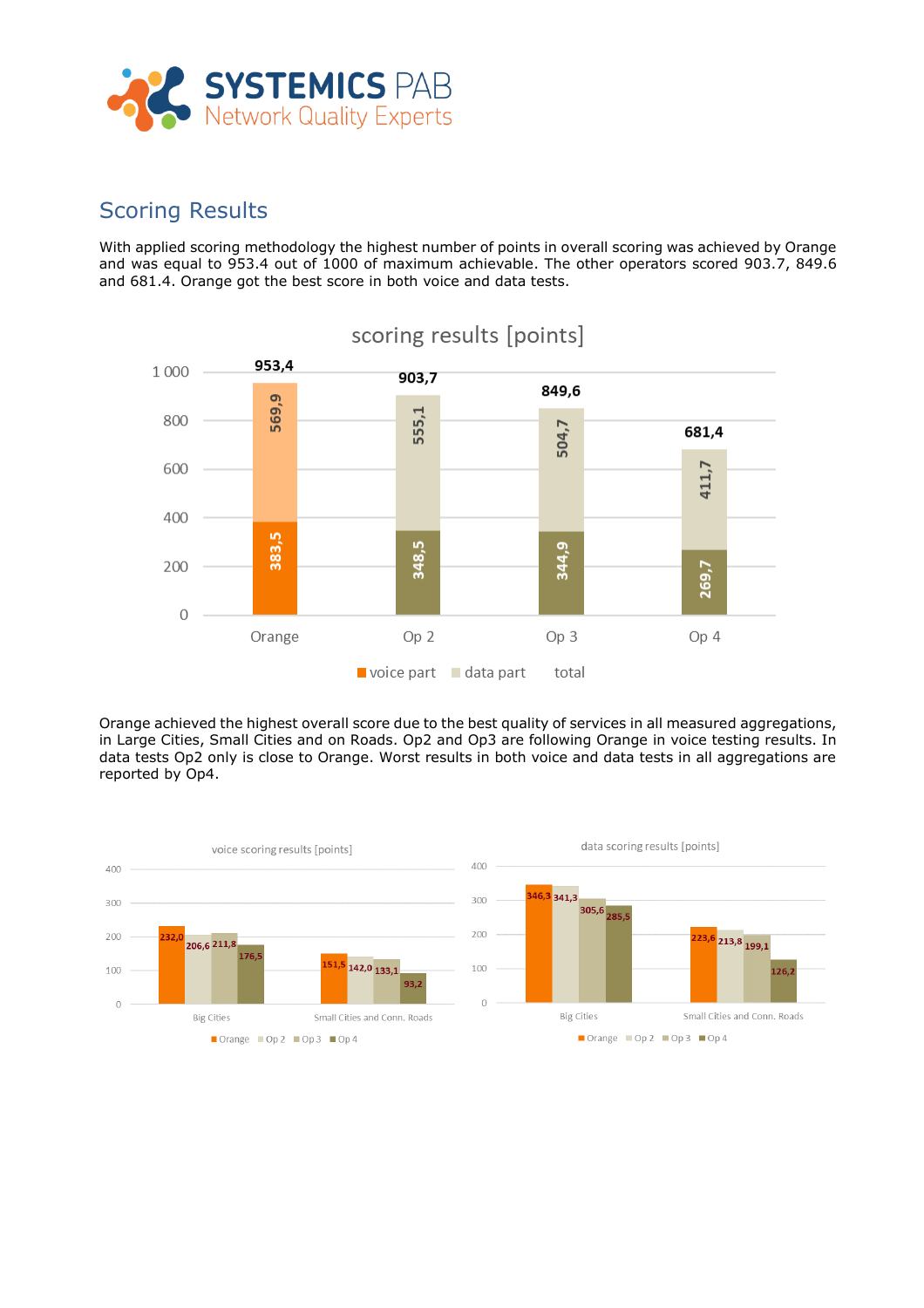

The comparison of the scoring results for selected tests for big cities and other areas is presented on charts below.





YouTube streaming [points]

Orange  $\Box$  Op 2  $\Box$  Op 3  $\Box$  Op 4

28.3

Small Cities and Conn. Roads

5MB file upload test [points]

46.1

**Big Cities** 

 $41,7$  40.



#### Tests Results in Details

Except Op4 all other operators present good availability of voice services. All operators provide VoLTE connections. Orange demonstrates the best speech quality and lowest call setup time). Orange, Op2 & Op3 report ~99% VoLTE usage in test.

Orange has best speech quality MOS ahead of Op2.

qualified calls [%] 100 60  $40$ **Big Cities** Small Cities and Conn. Roads Orange Op 2 Op 3 Op 4

Both leading operators utilize EVS codec, which is VoLTE codec offering superior speech quality compared to legacy (2G/3G) codecs. Op2 and Op3 utilize AMR WB codecs, which provide lower speech quality score. Orange has the fastest call setup time thanks to the extensive use and very good performance of VoLTE-VoLTE calls. Other operators present longer call setup time even in case of VoLTE calls.

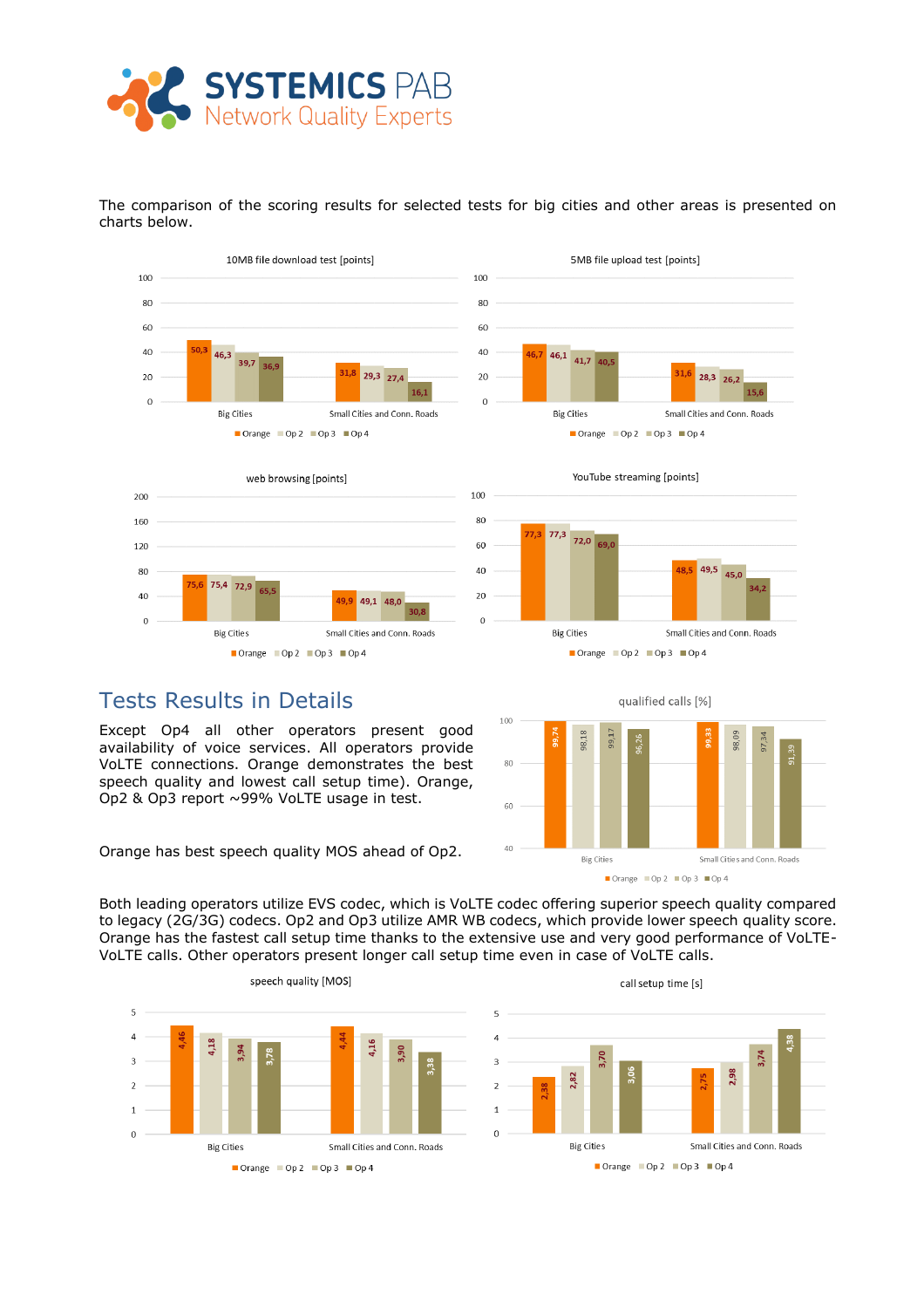









Orange DL throughput performance is significantly ahead of competition. Compared with 2020 benchmark, vast increase in Orange throughput are observed, due to extension of 4G capacity by massive LTE 4CA and limited implementation of 5G. Op2 scored as 2<sup>nd</sup> best operator, leading confidently over Op3 and Op4. Op4 downlink throughput results are much lower than of other competitors. The throughput of the best 10% of transfer DL tests in case of Orange was not worse than 230Mbps in big cities. For Op2 which was the second that value was 188Mbps.

In case of Uplink throughput, Orange and Op2 are broadly on pair on Connecting Roads. In Small cities, Orange offers better throughput than Op4. In Big Cities Op2 presented the highet avarage upload throughput.

Orange achieved shortest average session time among all operators for 10MB file download in all tested area types. Op2 follows Orange in this competition. Other two operator are close to leading ones only Small Cities.

Also, for upload of 5MB file test the shorted upload time is in Orange network follow by Op2. In both tests Op4 presents much longer session times than competition with average well above 12 seconds. Connecting roads are very demanding to Op3 with result close to 10 seconds.

The throughput of the best 10% of 10MB file transfer DL tests in Big Cities, 104Mbps in Small Cities and 98Mbps on Connecting Road. Other operators achieved this KPI between 34Mbps and 46Mbps in all area types.

Orange DL throughput performance is clearly ahead of competition mostly thanks to higher bandwidth and MIMO utilization. The performance of data services has improved in big cities and on connecting roads comparing to 2020. Orange DL performance was elevated by 5G implementation but very little due to very minor 5G deployment mainly in Bratislava

Orange UL throughput performance is broadly on par with Op2 which takes a lead in big cities while Orange shows better UL performance in small cities and on roads.

average data rate UL 7s test [kbps]